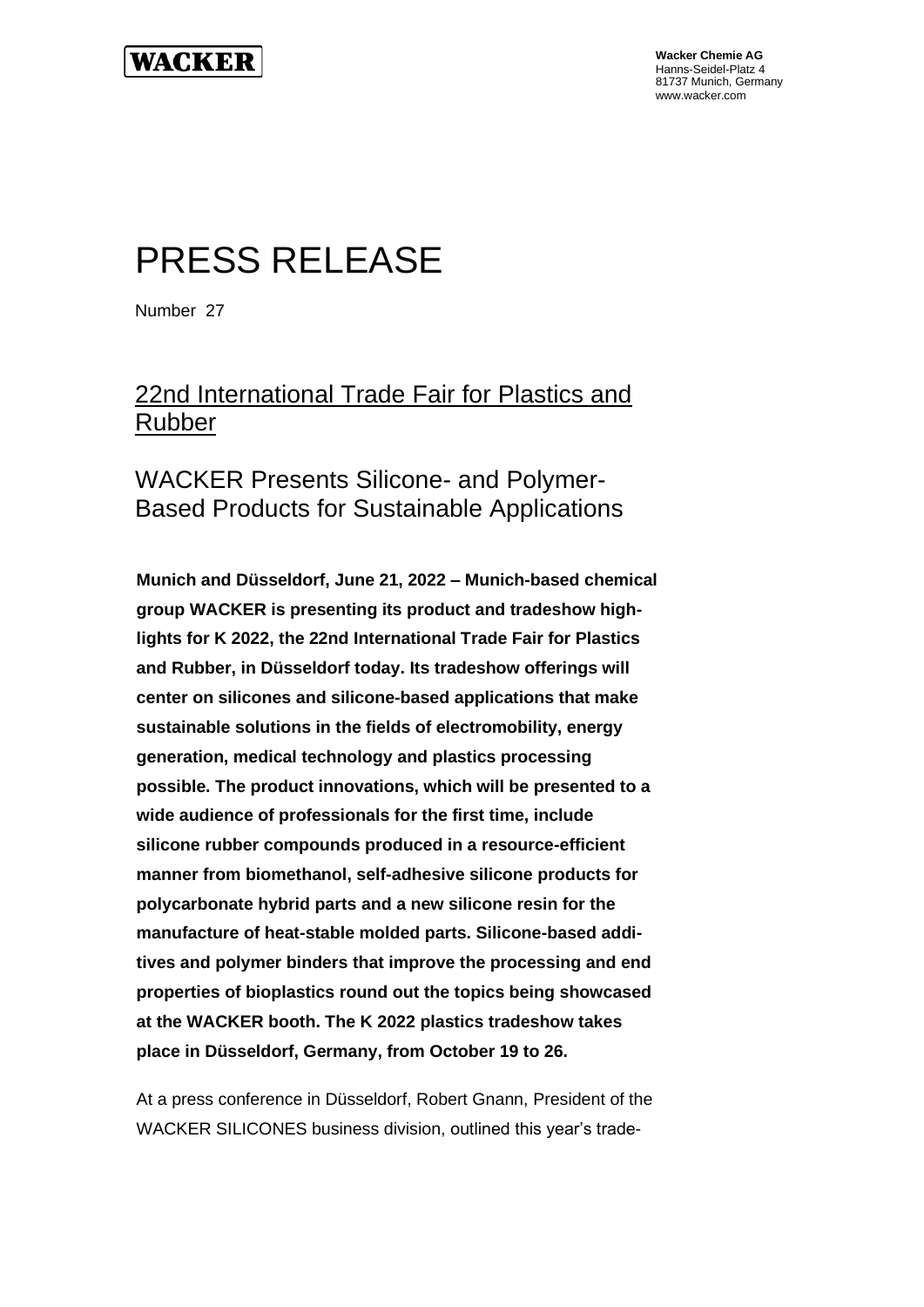June 21, 2022 Press Release No. 27 Page 2 of 12

show offerings to trade journalists and presented the chemical group's growth targets. Due to a rising demand for silicones, WACKER will invest over €100 million in the expansion of production capacities for both solid and liquid silicone rubber over the coming years. "These investments will particularly focus on high-value specialty silicone grades, which industry urgently requires for the development of innovative products and technologies," emphasized Gnann.

Silicones are high-performance materials, distinguished from many other plastics by their unique property profile. "Silicones are extremely versatile and can be tailored to certain requirements very well, facilitating the development of new solutions and, in many cases, of significantly more sustainable products and technologies," Gnann explained. "With the global expansion of our production capacities for solid and liquid silicone rubber, we want to offer the bestpossible support to key sectors such as the energy, automotive and medical technology fields, which depend on high-value materials like silicones."

The Group's expansion plans are already at an advanced stage. New production plants for liquid silicone rubber will start operating at the Burghausen site in the second half of this year. Liquid silicone rubber production at WACKER's Adrian site in Michigan will commence expansion next year. North and Central American customers will particularly benefit from this. Capacity expansion is also being carried out for high-consistency silicone rubber (HCR). A plant at the new Panagarh site in India will go on stream this summer. Additional HCR capacity will be available early next year in Plzeň (Czechia) and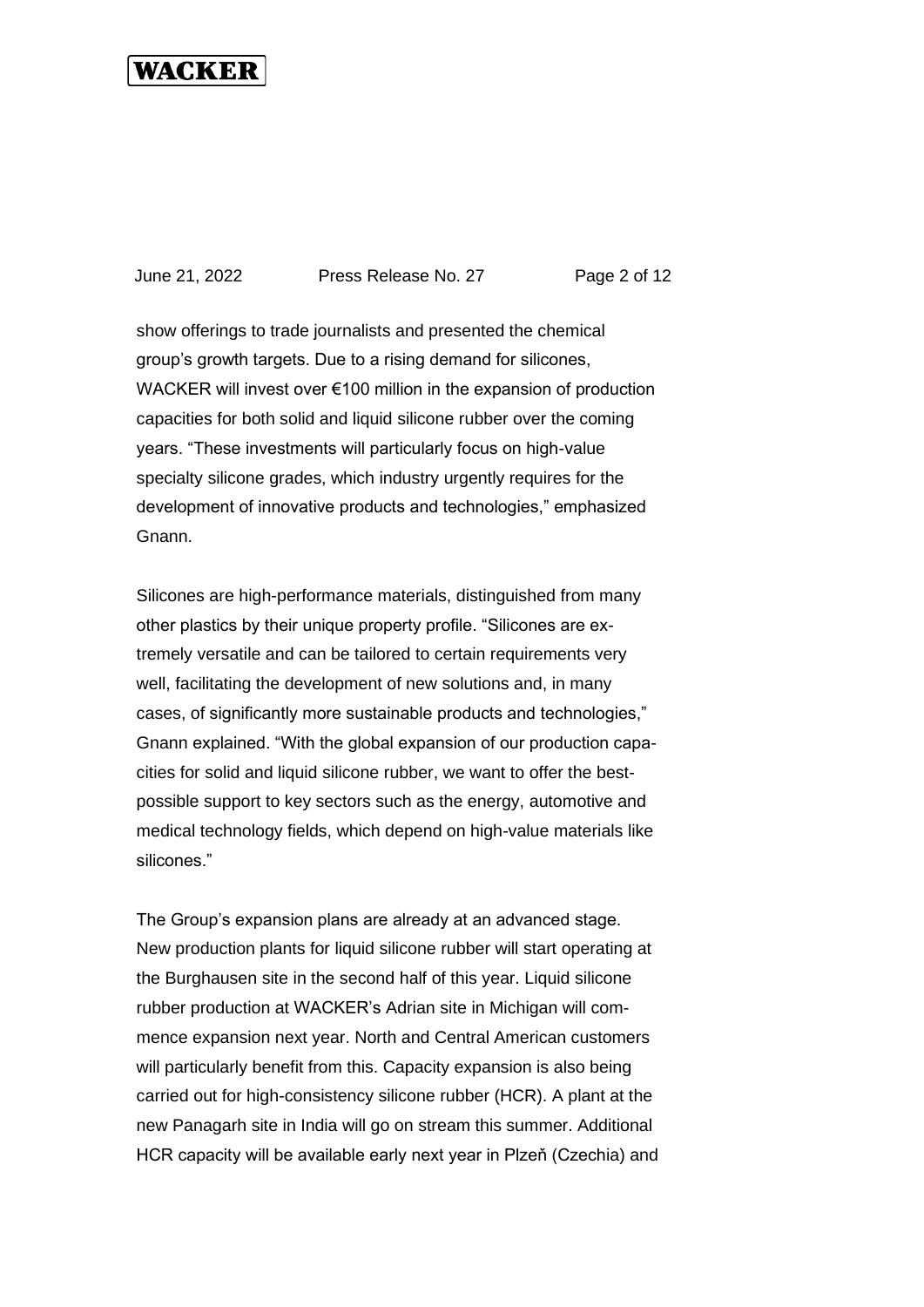June 21, 2022 Press Release No. 27 Page 3 of 12

Tsukuba (Japan), and from 2024 in Zhangjiagang (China). Plus, further capacity expansion is being prepared in Europe and the USA.

The Group is considering expanding its production capacity for pyrogenic silica, too. WACKER is one of the few silicone manufacturers that produce this filler required for formulating HCR themselves. "While our competitors are increasingly withdrawing from this market, we will systematically invest in new capacity," emphasized Gnann. "We have a clear goal: we want to become the No. 1 in high consistency solid silicone rubber."

#### **Thinking Beyond – WACKER at K 2022**

At K 2022, WACKER will be welcoming tradeshow visitors at its usual spot – Booth A10 in Hall 6. Under the motto "Thinking Beyond," numerous product innovations will make their debut: biomethanolbased silicones, self-adhesive liquid silicone rubber grades for hard/soft hybrid parts made of polycarbonate, silicone resins for the manufacture of heat-stable molded parts and silicone-based additives for polyethylene molding compounds. Also celebrating their premiere will be polymer binders which WACKER produces using a climate-friendly method that conserves resources with the aid of renewable acetic acid.

This year, the company's main tradeshow topics will be electromobility and sustainability. "Whether wind or solar power, building insulation or electric cars: silicones make innovative technologies and problem-solving approaches possible that contribute to a reduction in greenhouse gas emissions in many sectors," said Gnann, referring to electromobility as an example. Modern electric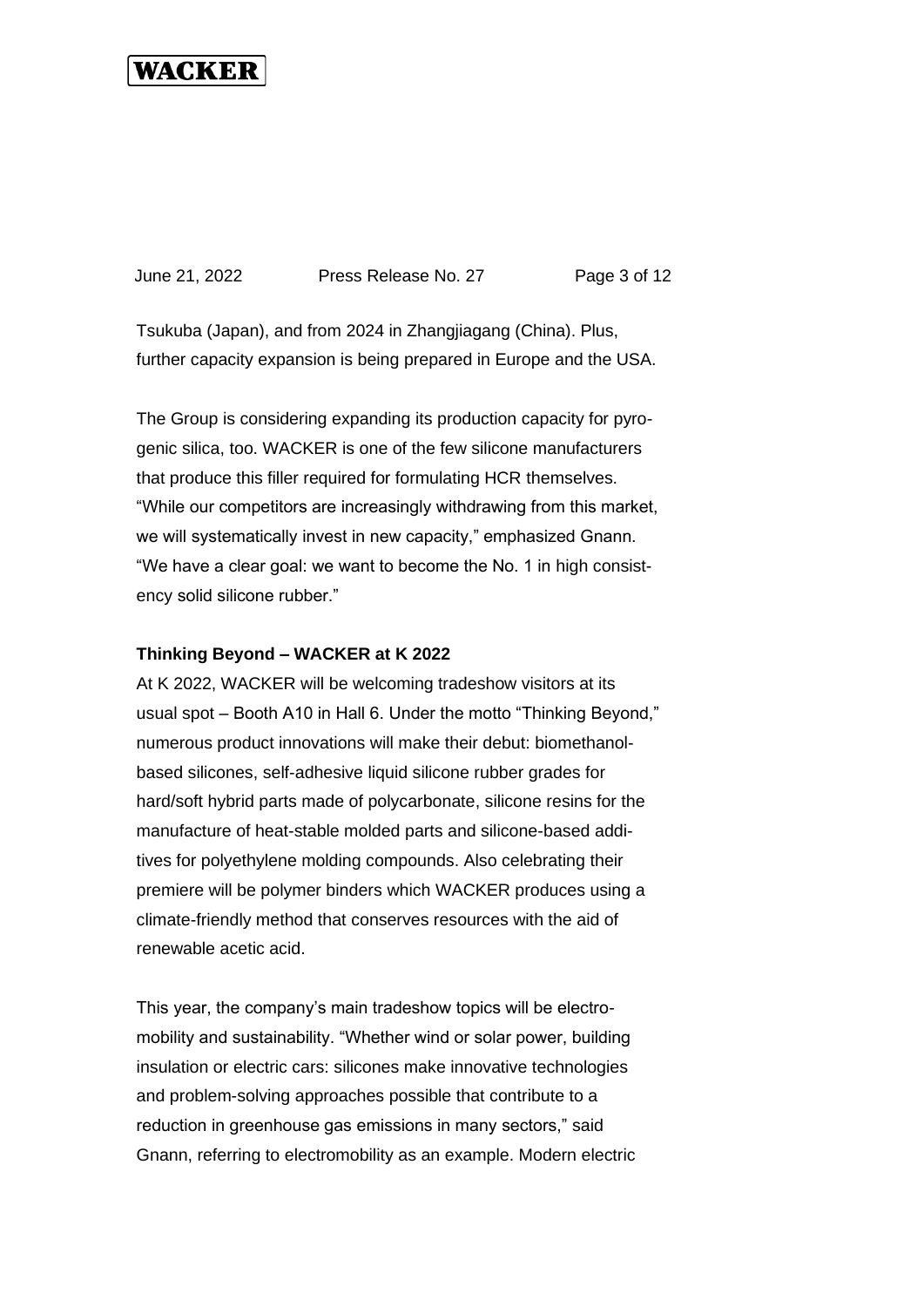June 21, 2022 Press Release No. 27 Page 4 of 12

cars contain up to four times more silicone than conventional vehicles with combustion engines. "For example, thermally conductive silicone compounds ensure that the heat generated by the battery and power electronics can dissipate unhindered, which considerably increases the performance of such components and extends their service life," he said, adding: "If we want to meet the climate targets agreed upon, we have to significantly reduce greenhouse gas emissions in the coming years. This will only be possible if we consistently make use of the opportunities afforded by high-performance materials, such as silicones, for the development of sustainable technologies."

#### **WACKER's Product Innovations:**

**ELASTOSIL® eco – Resource-Efficient with Biomethanol**

ELASTOSIL® eco silicone rubber grades are among the product innovations that WACKER will be showcasing at K 2022. They are manufactured in a resource-efficient, certified process with the aid of methanol derived from plants rather than from fossil materials. Since plant-based methanol and its fossil counterpart are chemically interchangeable, ELASTOSIL® and ELASTOSIL® eco products possess the same end properties, and the processing techniques involved are also identical.

In the future, WACKER will be offering its customers "eco" versions of eight of its silicone rubber grades – six hardness values of the non-postcure and tear-resistant liquid silicone rubber ELASTOSIL® LR 5040 (ELASTOSIL<sup>®</sup> eco LR 5040) and one hardness grade each of the peroxide-curing solid silicone rubber ELASTOSIL® R 401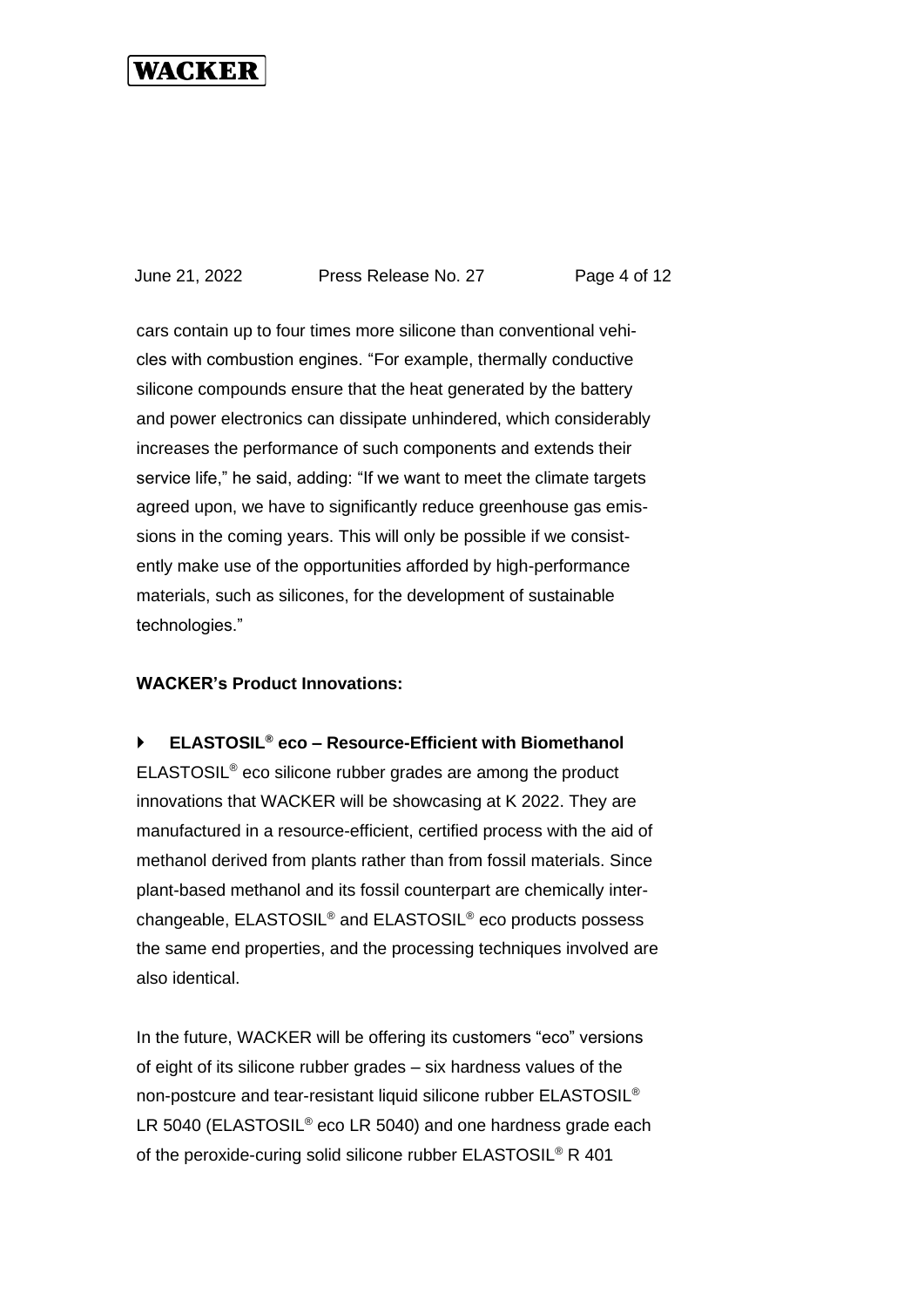June 21, 2022 Press Release No. 27 Page 5 of 12

(ELASTOSIL® eco R 401/40) and the addition-curing solid silicone ELASTOSIL® R *plus* 4020 (ELASTOSIL® eco R *plus* 4020/40). What is more, SILMIX<sup>®</sup> ready-to-use rubber compounds will also be made available on the basis of biomethanol upon request. At its tradeshow booth, WACKER will give live demonstrations of how a SILMIX® eco food-grade compound can be processed on an ENGEL injectionmolding machine (mold: NEXUS; design of part: LÉKUÉ).

#### **VINNEX® eco – Polymer Additives Based on Renewable Raw Materials**

At K 2022, WACKER will be presenting another "eco" product line alongside ELASTOSIL® eco: VINNEX® eco. This line relates to homopolymers, copolymers and terpolymers based on polyvinyl acetate. Thanks to their polarity, they are compatible with biopolyester and are thus ideal for the modification of biodegradable polymers and starches. VINNEX® additives simplify processing, improve the material properties of biopolyesters and act as compatibilizers.

The VINNEX® eco product line is manufactured from renewable resources based on the mass balance approach. Both fossil and renewable raw materials are introduced at the beginning of the production cycle. The mass balance approach is then used to mathematically determine the percentage of solid resins made from renewable raw materials. VINNEX® eco products possess the same chemical and physical properties as the standard products, but they have a lower carbon footprint. All VINNEX<sup>®</sup> eco grades are certified in accordance with the REDcert<sup>2</sup> certification scheme.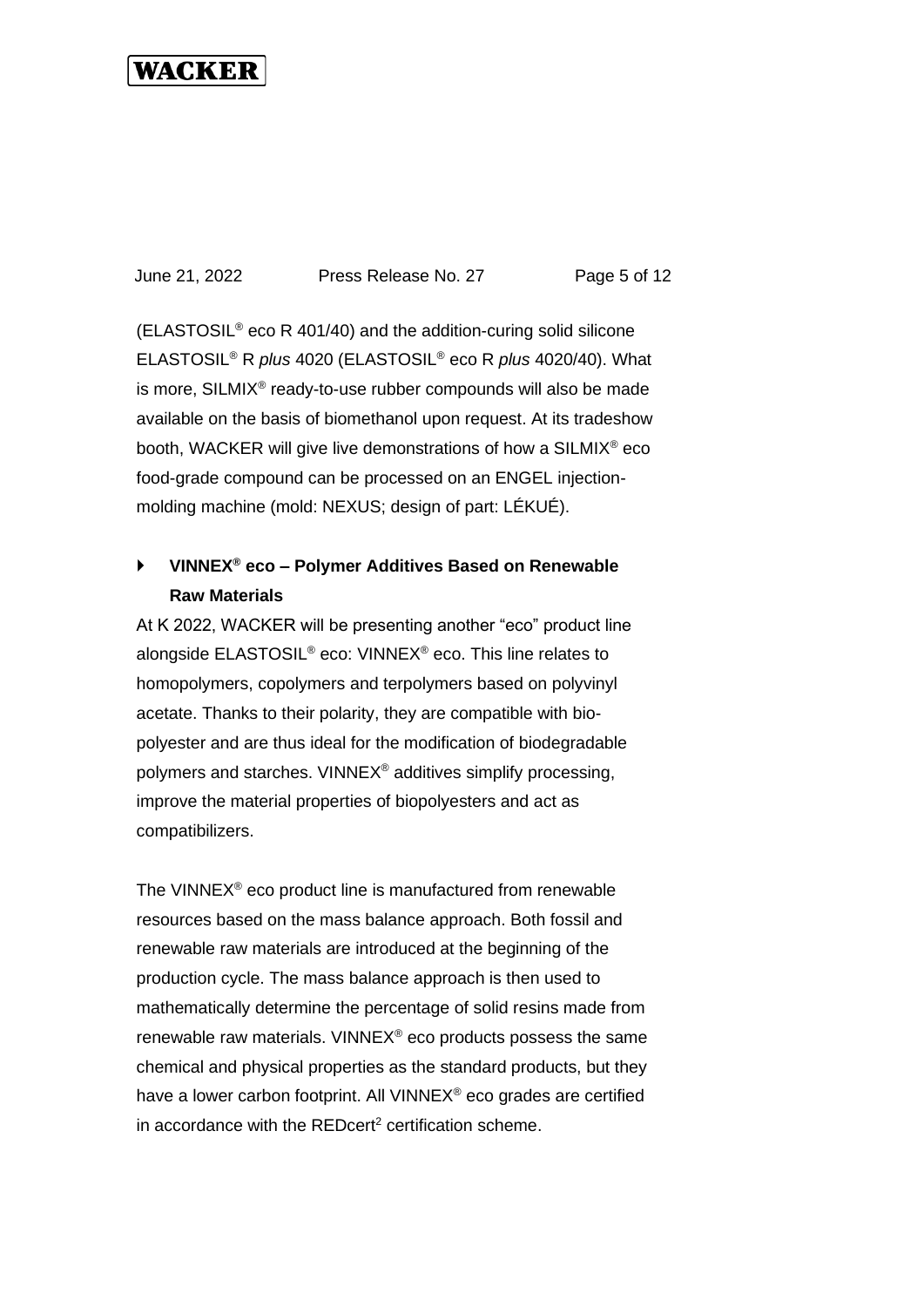June 21, 2022 Press Release No. 27 Page 6 of 12

 **ELASTOSIL® LR 3078 – Self-Adhesive on Polycarbonate**  Another product line making its debut at K 2022 is ELASTOSIL® LR 3078. This self-adhesive liquid silicone rubber cures extremely rapidly and establishes a firm bond with the thermoplastic polycarbonate. To this end, WACKER uses a newly developed and already patented self-adhesive technology that does not contain any bisphenol A structures. By eliminating this substance class, the company increases occupational safety and contributes to consumer protection.

All grades of the new product line can be easily processed by twocomponent injection molding. They do not contain any substances that could result in solid deposits forming in the mold during processing. This ensures that the injection molding machine runs without interruptions. Thanks to the fast curing of the new liquid silicone rubber, injection molding cycle times are very short. In addition, articles with complicated geometric shapes can be produced with high precision without the need for secondary finishing. ELASTOSIL® LR 3078 thus opens the way for further miniaturization of polycarbonate-silicone hybrid parts and for completely new product designs.

#### **Novel Silicone Resin for Heat-Stable Molded Parts**

Industry is increasingly facing the challenging task of manufacturing mechanically durable plastic components that can withstand temperatures of over 200 degrees Celsius for long periods. WACKER has developed a novel material solution to this problem, which it will present at K 2022. Thanks to the silicone resin binders SILRES® LR 700 and POWERSIL<sup>®</sup> Resin 700 and the silicone molding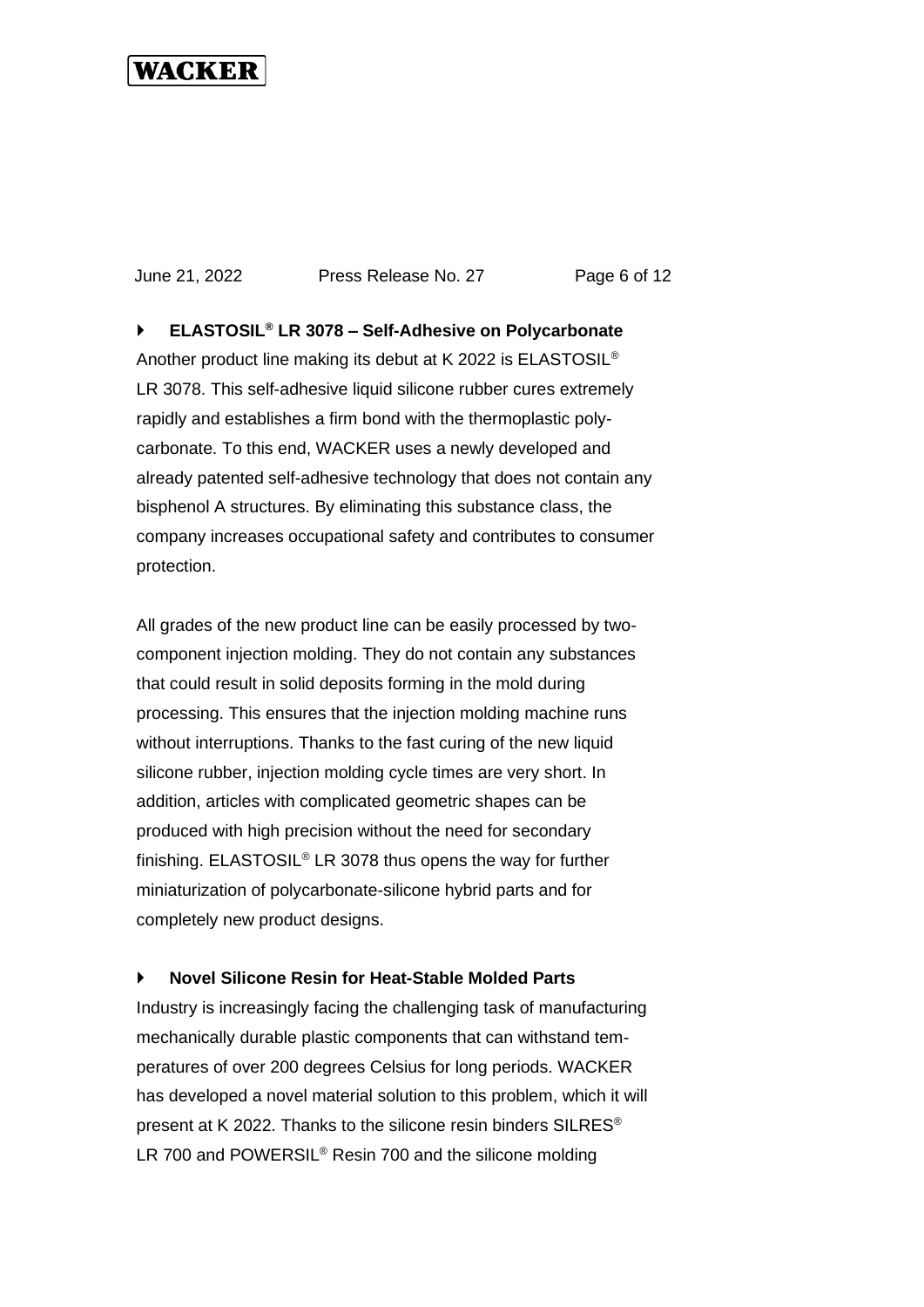June 21, 2022 Press Release No. 27 Page 7 of 12

material POWERSIL® Resin 710 based on these binders, manufacturers can create insulation class R molded parts via compression molding, pressure gelation or even injection molding. These can withstand temperatures of up to 220 degrees Celsius for extended periods of time. The products are not subject to labeling requirements and thus present an advantageous alternative to high-temperature-resistant polymers like PTFE (polytetrafluoroethylene) and PEEK (polyether ether ketone).

SILRES® LR 700 and POWERSIL® Resin 700, both solvent-free phenyl methyl silicone resin binders, are clear, low-viscosity liquids. In order to produce molded parts with good mechanical properties, the binders require suitable combinations of fillers. That's why WACKER has developed an initial, suitably optimized formulation as well: POWERSIL<sup>®</sup> Resin 710. The company thus offers two product solutions for the manufacture of molded parts that are stable at high temperatures. Customers who prefer to work with their own fillers or filler blends can use SILRES® LR 700 or POWERSIL® Resin 700 liquid binders, while the most suitable product for users who want to take advantage of ready-to-use solutions is POWERSIL® Resin 710, which contains a blend of powdered and fibrous fillers.

#### **Silicone-Based Additive GENIOPLAST® for Polyethylene Molding Compounds**

GENIOPLAST® PE50S08 is a new additive masterbatch for polyethylene compounding. This product makes it easier to manufacture ready-to-use polyethylene molding compounds and improves the surface properties of the resulting plastic products. The polyethylene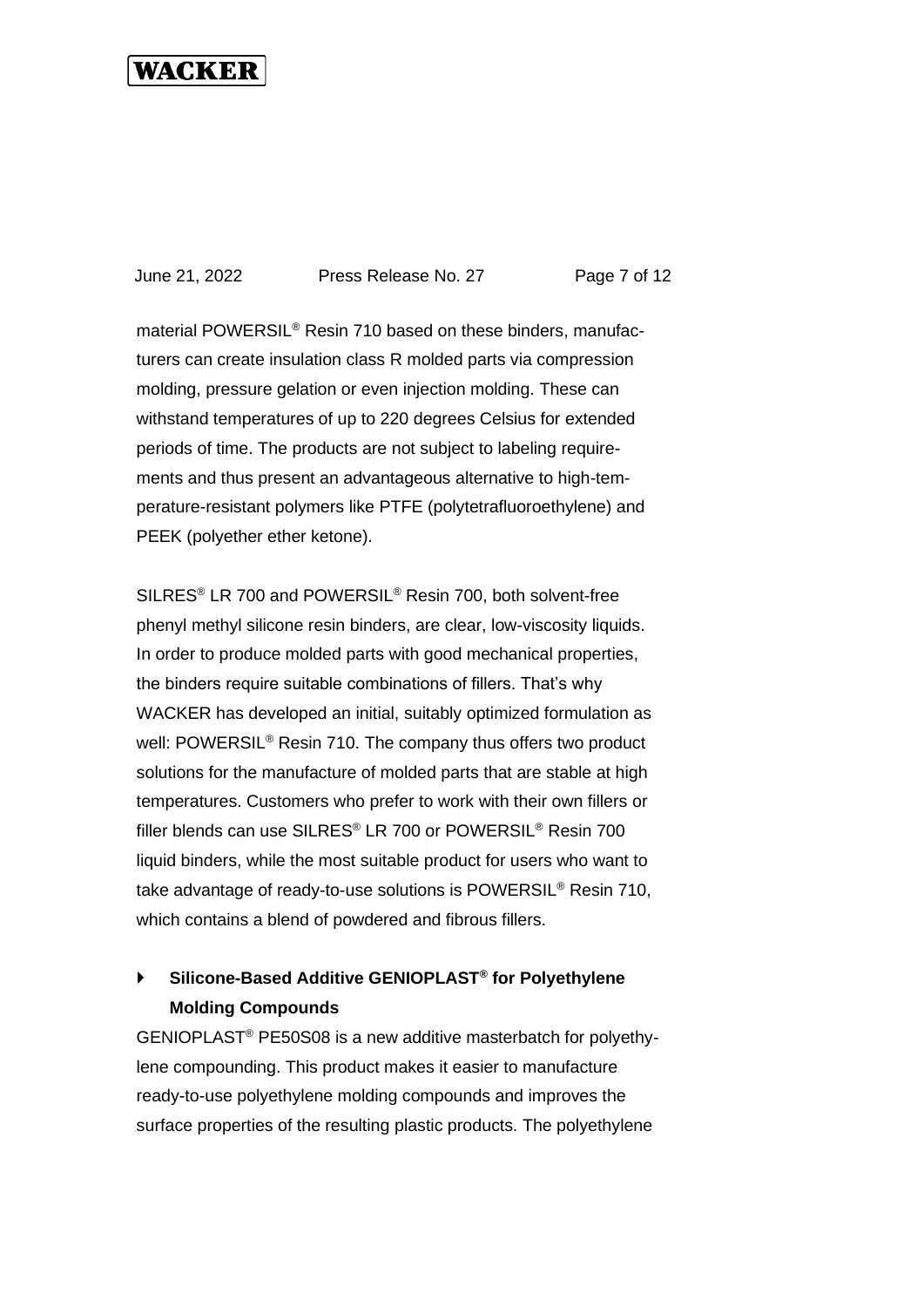June 21, 2022 Press Release No. 27 Page 8 of 12

masterbatch can be used for extruding films and for polyethylene recycling.

The product's silicone active ingredient improves filler distribution in filled formulations and the flow properties of the polymer melt. This increases extruder throughput. It also reduces the energy needed for compounding. Where mixtures of different polyethylene grades are compounded – as is the case in the processing of recycled polyethylene – GENIOPLAST® PE50S08 ensures uniform mixing without any major torque or temperature fluctuations. Polyethylene recycling is consequently one of the new additive's key application areas.

In blown film extrusion, manufacturers of polyethylene films can substantially boost productivity with GENIOPLAST® PE50S08. In the extrusion of cable sheathing, hoses or profiles made of filled polyethylene, there are fewer die deposits. The additive furthermore improves the surface structure of polyethylene products. It reduces the plastic formulation's coefficient of dynamic friction. As a result, the products feature higher scratch and abrasion resistance. This makes it easier to unroll films. The new product can additionally improve the plastic's impact strength.

#### **Biopolymers – Highly Efficient VINNEX® and GENIOPLAST® Pellet Additive Combination**

Additives can significantly enhance both the processing of biodegradable polyesters and their material properties. A combination of two well-known additive systems promises even better results: VINNEX® and GENIOPLAST® Pellet produce stronger effects when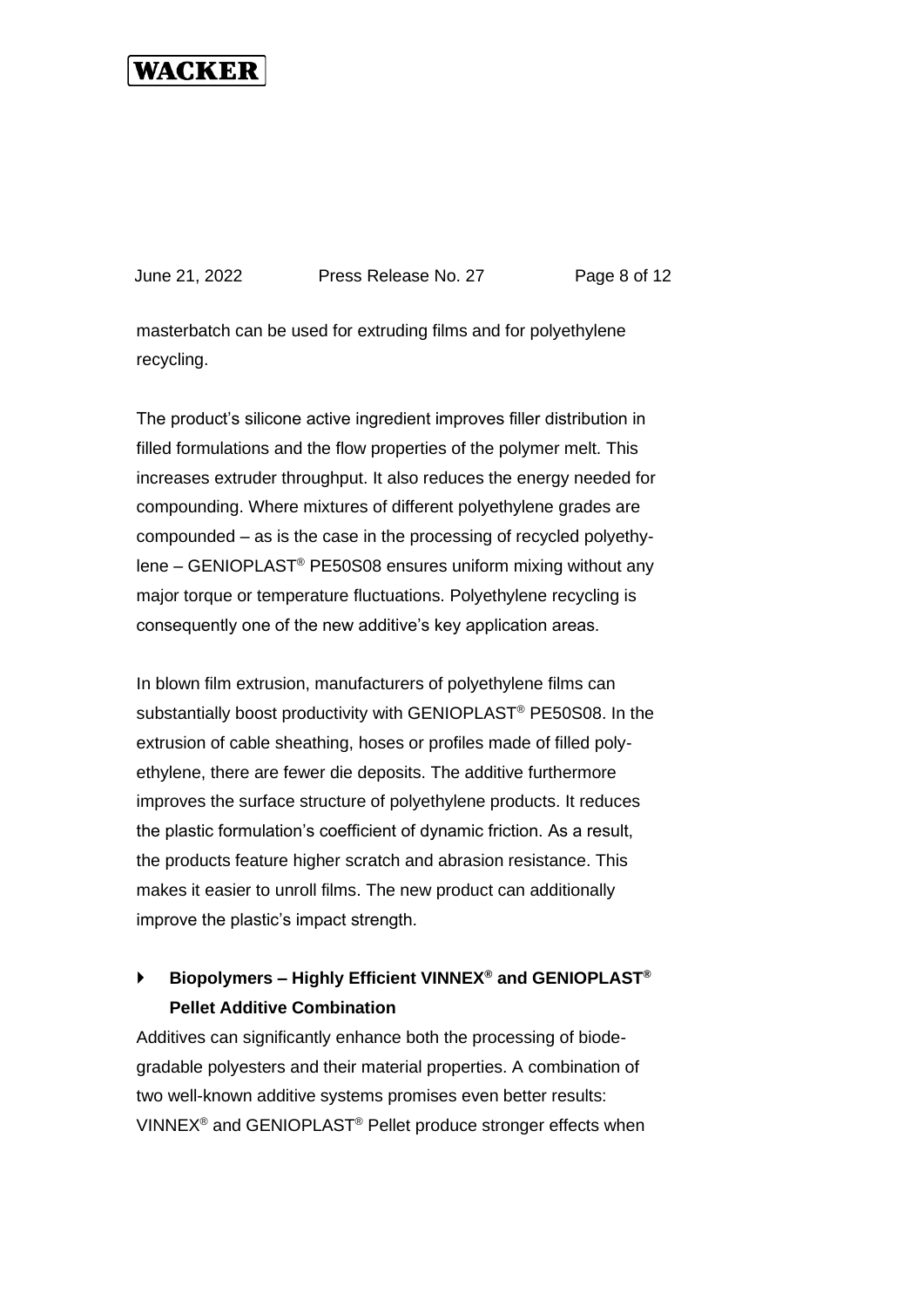June 21, 2022 Press Release No. 27 Page 9 of 12

blended into a polyester formulation together than when used as separate additives.

WACKER will present the benefits of this additive combination at the K 2022 plastics tradeshow. Both the processing and the material properties of biodegradable polyesters improve considerably when the two additives are used together. Such a combination proves especially advantageous in the production of blown film. Here, VINNEX® enhances melt flow and strength, while GENIOPLAST® Pellet increases the pull-off and winding speed by lowering surface friction.

Both additive systems can help unlock further applications for biopolyesters. The combination greatly mitigates those processing and performance disadvantages – relative to conventional thermoplastics – which have limited the use of biopolyesters to date. When added in the usual amounts and depending on the individual system, VINNEX® and GENIOPLAST® additives do not hamper the degradability of polybutylene succinate, polylactic acid or thermoplastic starch and combinations of these biodegradable polymers.

**Visit WACKER at K 2022 in Hall 6, Booth A10.**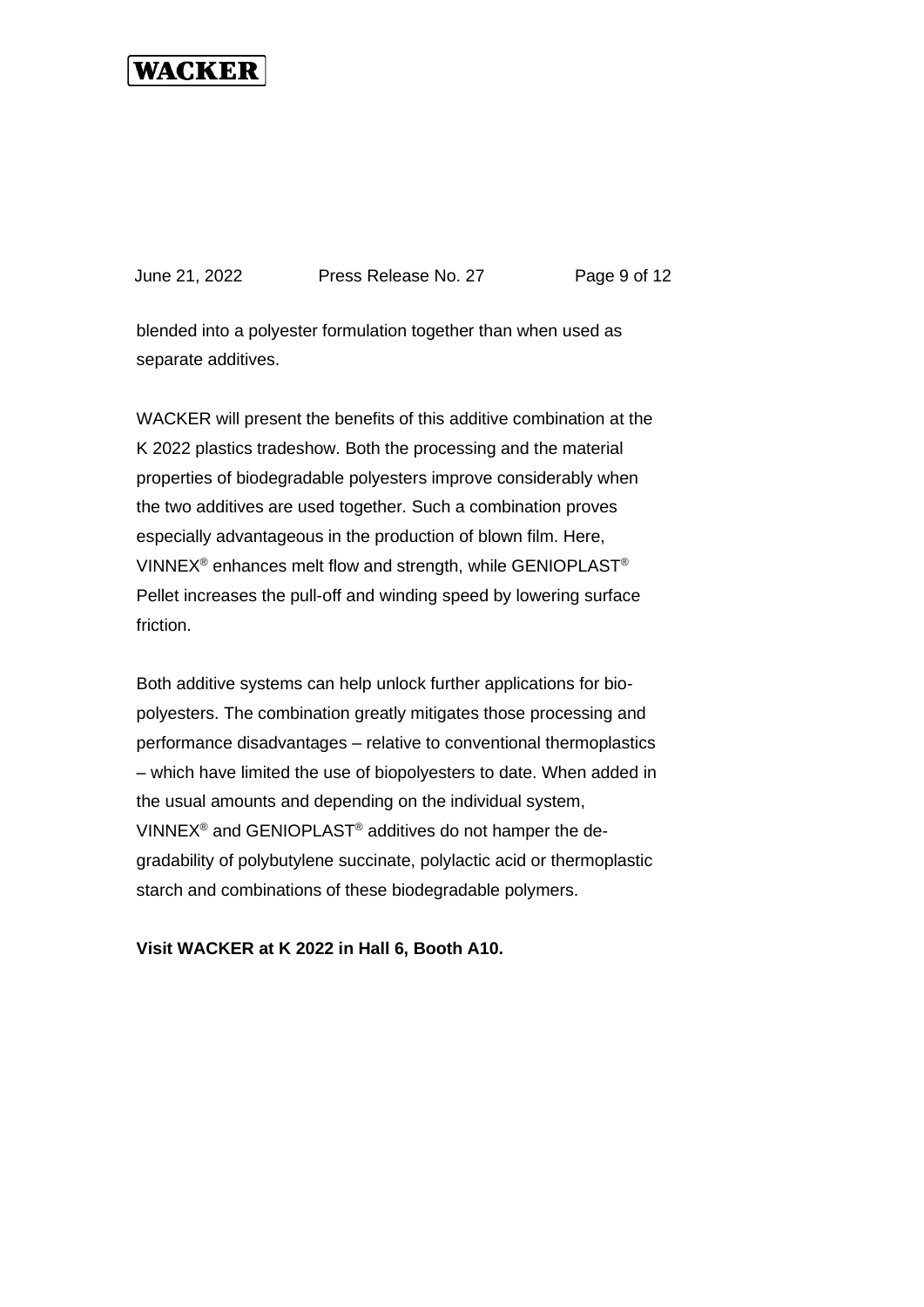

Lemon squeezer made of SILMIX® eco R *plus* TS 40002 (design: LÉKUÉ). This food-grade compound is formulated with of one of WACKER's new biomethanolbased silicone rubber products . The Group will give live demonstrations of how this ready-to-use blend can be processed on an ENGEL injection-molding machine each tradeshow day. (photo: WACKER).



Tests show that the new self-adhesive silicone rubber ELASTOSIL® LR 3078 from chemical group WACKER adheres excellently to polycarbonate without pretreatment. This makes efficient large-scale production of hybrid parts possible, for example in medical technology. (Photo: WACKER)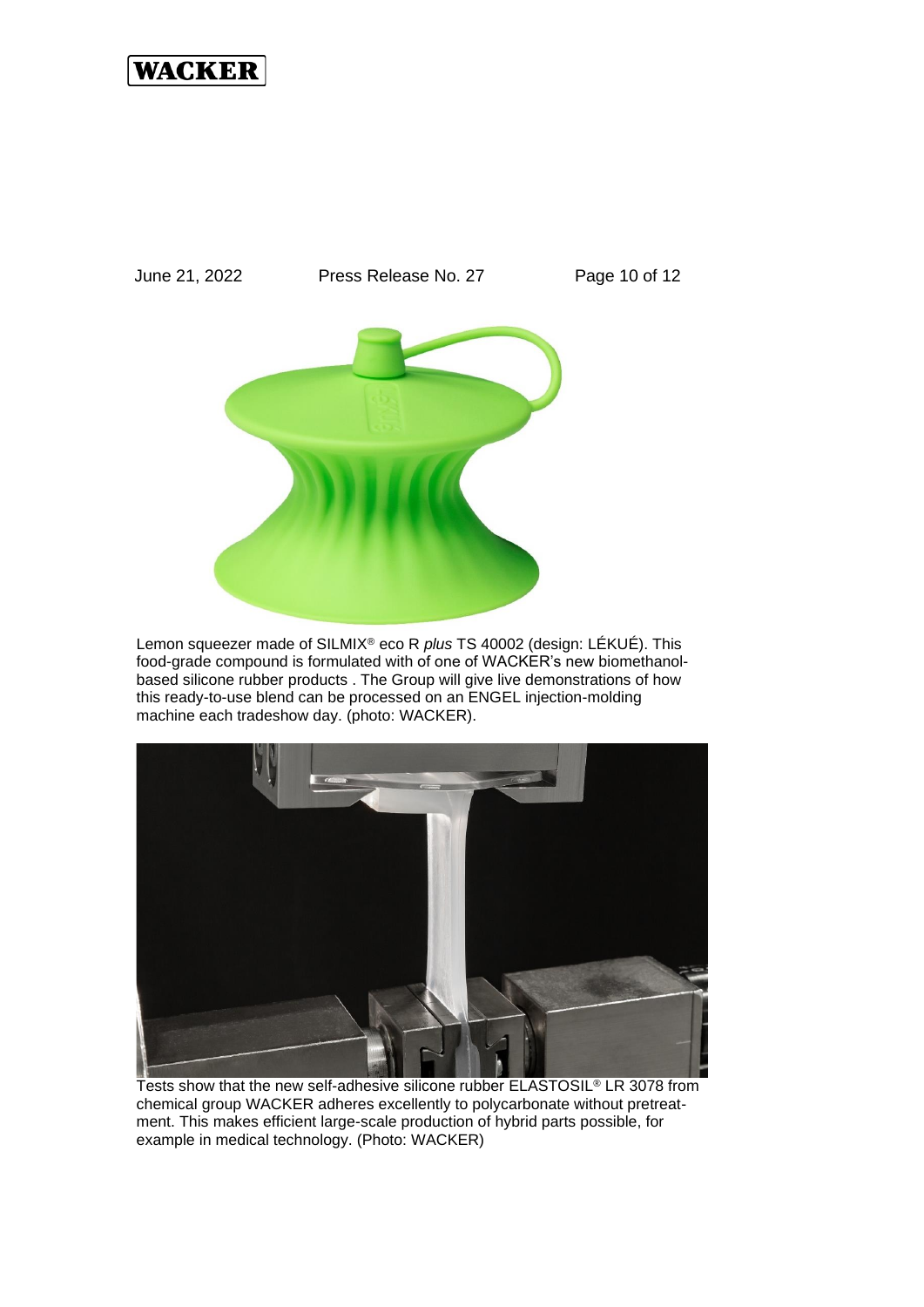June 21, 2022 Press Release No. 27 Page 11 of 12



WACKER will present a new silicone-based additive masterbatch for polyethylene compounding at K 2022. GENIOPLAST® PE50S08 makes it easier to manufacture ready-to-use polyethylene molding compounds and improves the surface properties of the resulting plastic products. (Photo: WACKER)



Packaging film made of biodegradable polyester. VINNEX® and GENIOPLAST® Pellet improve both the processing and material properties of the film. WACKER will present results of the latest studies at the K 2022 plastics tradeshow this fall. (Photo: WACKER)